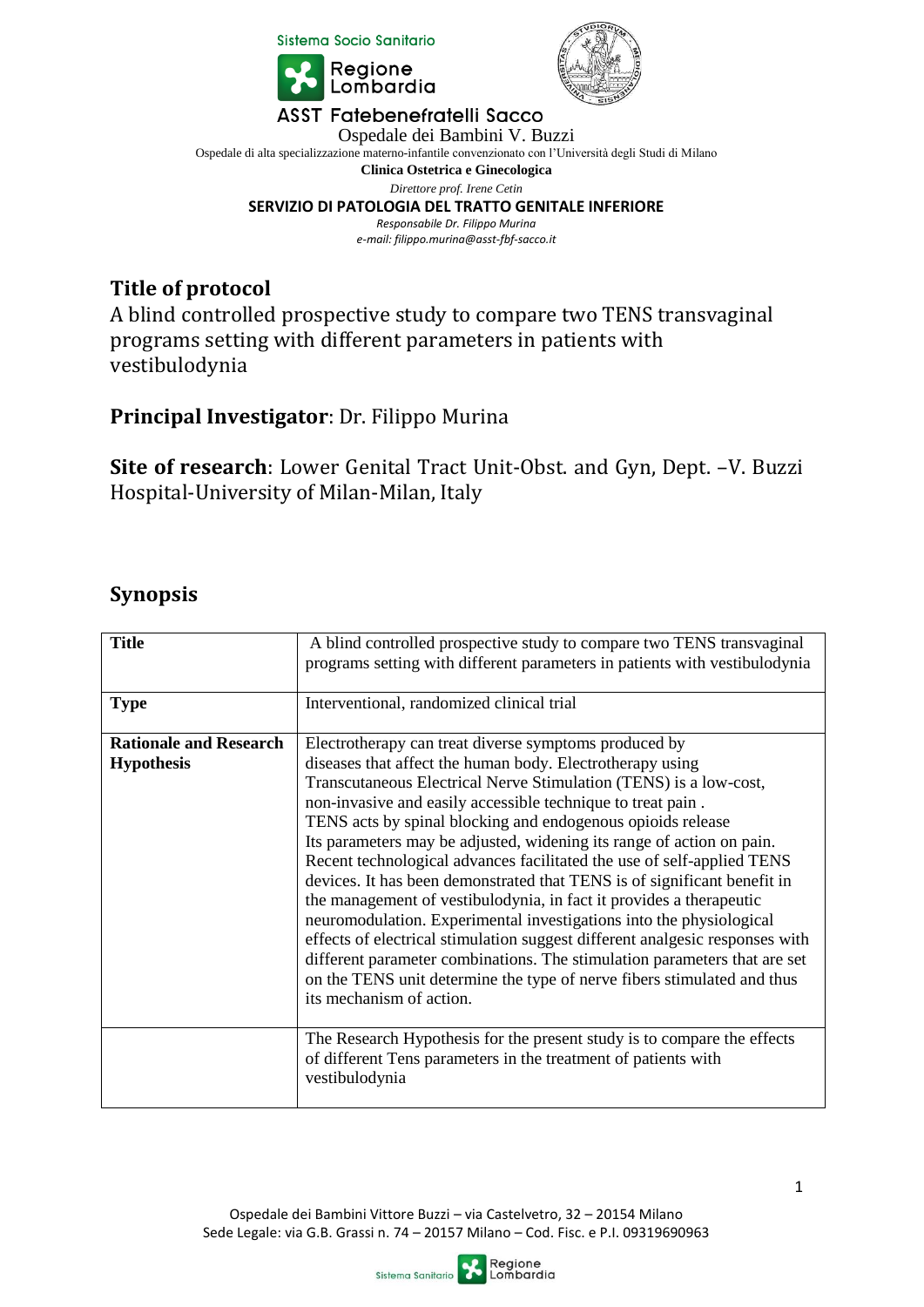| <b>Objectives</b>         | -The primary objective is to compare the effects of two TENS                                                                               |
|---------------------------|--------------------------------------------------------------------------------------------------------------------------------------------|
|                           | transvaginal programs setting with different parameters in patients with                                                                   |
|                           | vestibulodynia                                                                                                                             |
|                           | -The secondary objective of the trial is to rate the relationship between                                                                  |
|                           | effectiveness and numbers of TENS session over time.                                                                                       |
|                           |                                                                                                                                            |
| <b>Outcomes</b>           | Primary outcomes: evaluation of symptoms related to VBD through:                                                                           |
|                           |                                                                                                                                            |
|                           | -0-10 point visual scale (VAS) related to:                                                                                                 |
|                           | - dyspareunia and vulvo-vaginal pain/burning<br>- vestibular cotton swab test (small cotton-tipped applicator                              |
|                           | lightly rolled over the surfaces of the vestibule                                                                                          |
|                           |                                                                                                                                            |
|                           | -Validated instruments including FSFI and Vulvar Pain Functional                                                                           |
|                           | Questionnaire (V-Q) (Appendix 1)                                                                                                           |
|                           |                                                                                                                                            |
|                           | Secondary outcome: assessment of pelvic floor muscle (PFM) function                                                                        |
|                           | by vaginal EMG measurements taken at states of rest and during several                                                                     |
|                           | exercises of the pelvic floor through an EMG device with a vaginal sensor                                                                  |
|                           | (Myotonus plus©-London-UK) (Appendix 2)                                                                                                    |
|                           |                                                                                                                                            |
| Design                    | Interventional, double-blind controlled prospective trial on one cohort of                                                                 |
|                           | patients.                                                                                                                                  |
| <b>Inclusion Criteria</b> | - Were at least 18 years of age and before the menopause (absence of                                                                       |
|                           | menstruation for 12 months)                                                                                                                |
|                           | -Experience moderate to severe pain (minimum of $5/10$ on a numerical                                                                      |
|                           | rating scale in at least 90 % of attempted sexual intercourse                                                                              |
|                           | - Pain limited to the vestibule during vaginal intercourse and during                                                                      |
|                           | activities exerting pressure on the vestibule (tampon insertion, tight                                                                     |
|                           | jeans or pants, cycling, horseback riding)                                                                                                 |
|                           | - Presence of provoked vestibulodynia (PVD) for at least 6 months and                                                                      |
|                           | diagnosed according to the standardized gynecological examination<br>protocol by one of our staff gynecologists                            |
|                           | - Have a stable sexual partner (sexual activity should include some                                                                        |
|                           | attempted vaginal penetrations in order to evaluate pain intensity)                                                                        |
| <b>Exclusion Criteria</b> | • Women with pacemaker                                                                                                                     |
|                           | • Active vulvo-vaginal infections at the time of their gynecological                                                                       |
|                           | examination.                                                                                                                               |
|                           | • Women currently pregnant                                                                                                                 |
|                           | • Genital bleeding of unknown origin                                                                                                       |
|                           | · Patients concomitantly included in different interventional clinical trials.                                                             |
|                           | • Unwillingness to provide the informed consent to the trial.                                                                              |
|                           |                                                                                                                                            |
| <b>Number of patients</b> | 34 enrolled women (17 for group).                                                                                                          |
| and sample size           | Assuming an anticipated cure rate of 70% in the control group arm, a                                                                       |
|                           | minimum of 17 subjects per group was required to detect an increase in<br>the cure rate compared with 80% in the group with different TENS |
|                           | parameters, assessed at the 2-sided 5% level of significance with 80%                                                                      |
|                           | power.                                                                                                                                     |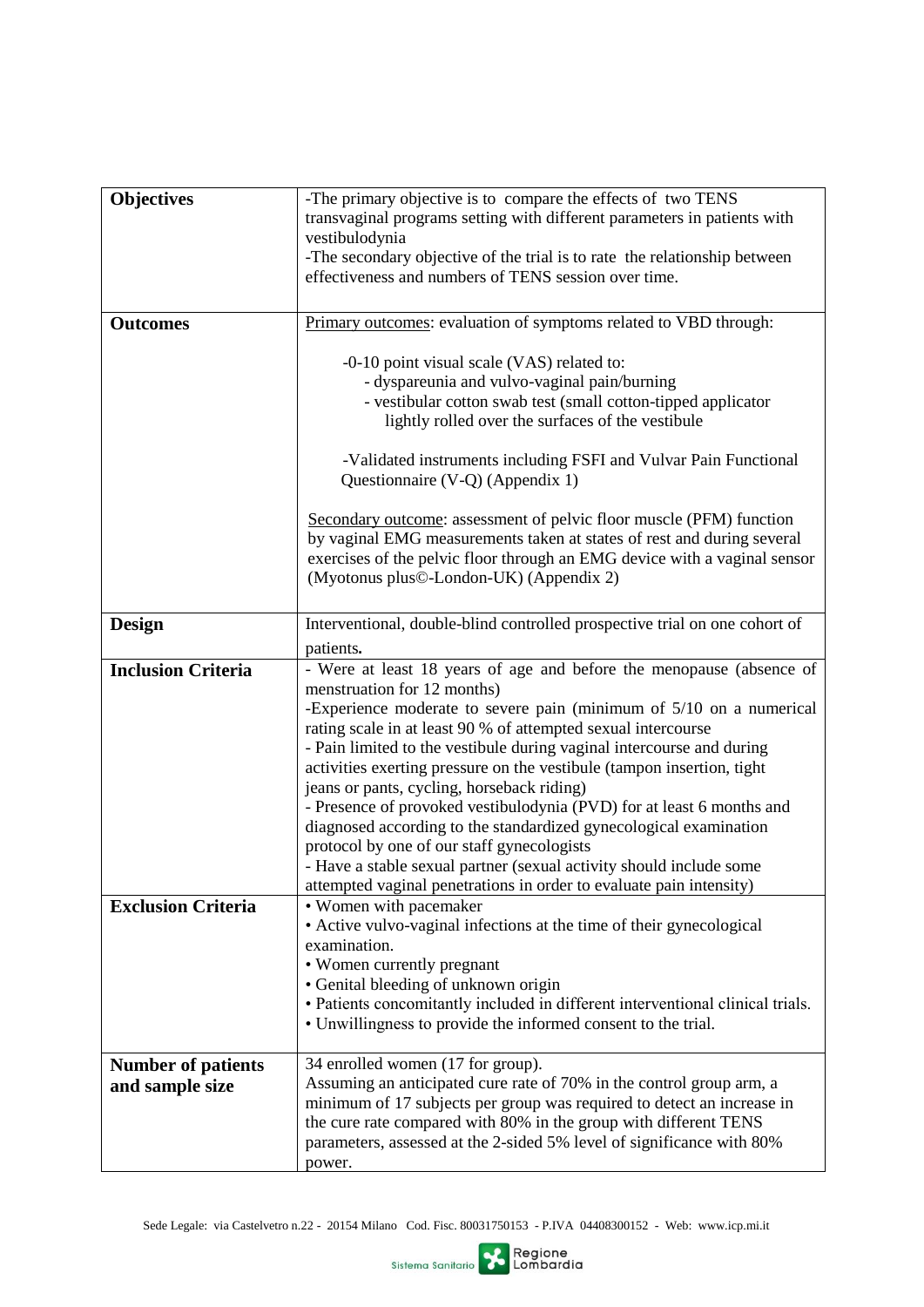| <b>Statistical analysis</b> | Quantitative variables (i.e. demographic) if normally distributed will be<br>described through mean $\pm$ Standard Deviation (SD), otherwise median,<br>minimum, maximum and interquartile range will be showed. Qualitative<br>variables will be evaluated using frequencies and percentages.<br>In order to evaluate changes over time before and after the treatment,<br>Paired t-test (if applicable) or Wilcoxon signed rank sum test will be<br>performed for quantitative variables, while McNemar test will be used in<br>order to evaluate changes for binary variables, while symmetry test will be<br>performed in order to evaluate changes for qualitative (not binary)<br>variables. The quality and completeness of the collected data will be<br>evaluated preliminarily compared to data analysis. If a subject is missing<br>information for one or more variables, even after the resolution of its<br>query, the missing data will not be replaced. If a subject has been involved<br>in violation of inclusion/exclusion criteria, the respective data will be<br>excluded from the analysis. |  |
|-----------------------------|--------------------------------------------------------------------------------------------------------------------------------------------------------------------------------------------------------------------------------------------------------------------------------------------------------------------------------------------------------------------------------------------------------------------------------------------------------------------------------------------------------------------------------------------------------------------------------------------------------------------------------------------------------------------------------------------------------------------------------------------------------------------------------------------------------------------------------------------------------------------------------------------------------------------------------------------------------------------------------------------------------------------------------------------------------------------------------------------------------------------|--|
| <b>Protocol</b>             | The original intent-to treat includes 34 women randomized                                                                                                                                                                                                                                                                                                                                                                                                                                                                                                                                                                                                                                                                                                                                                                                                                                                                                                                                                                                                                                                          |  |
|                             | to receive:<br>$Group 1-Two vaginal TENS programs setting with parameters used in$<br>previous study with TENS in vestibulodynia<br>$Group 2-Two vaginal TENS programs setting with parameters used in$<br>recent experimental studies of TES in neuropathic pain<br>All patients will receive TENS therapy in a self-administered domiciliary<br>protocol through a portable TENS unit (EVA-Sirval-Italy), which<br>produces a symmetrical biphasic wave and has customizable mode<br>programs. The stimulation will be delivered through a plastic vaginal<br>probe that is 20 mm in diameter and 110 mm in length with two gold<br>metallic transversal rings as electrodes. It will be inserted into the vagina<br>for $20 \text{ mm}$ .<br>After completing two trial sessions with the operator, the patient will be<br>given their TENS unit after verbal and written instructions, with a<br>recommendation to perform home treatment 3 times each week                                                                                                                                                    |  |
| <b>Procedures</b>           | a) Screening and Baseline Visit (Visit 0)<br>- physical examination and medical history will be collected<br>- evaluation of symptoms: 0-10 point visual scale (VAS) related to<br>dyspareunia and vulvo-vaginal pain/burning<br>- completion of validated questionnaires FSFI and V-Q<br>- vulvoscopy with evaluation of vestibular cotton swab test<br>- assessment of pelvic floor muscle (PFM) function by vaginal EMG<br>measurements<br>-Scheduling two trial sessions with subsequent delivery of TENS unit<br>b) Visit 1 (day $60\pm 3$ after the start of TENS).                                                                                                                                                                                                                                                                                                                                                                                                                                                                                                                                          |  |
|                             | - evaluation of symptoms: 0-10 point visual scale (VAS) related to<br>dyspareunia and vulvo-vaginal pain/burning<br>- completion of validated questionnaires FSFI and V-Q<br>- vulvoscopy with evaluation of vestibular cotton swab test                                                                                                                                                                                                                                                                                                                                                                                                                                                                                                                                                                                                                                                                                                                                                                                                                                                                           |  |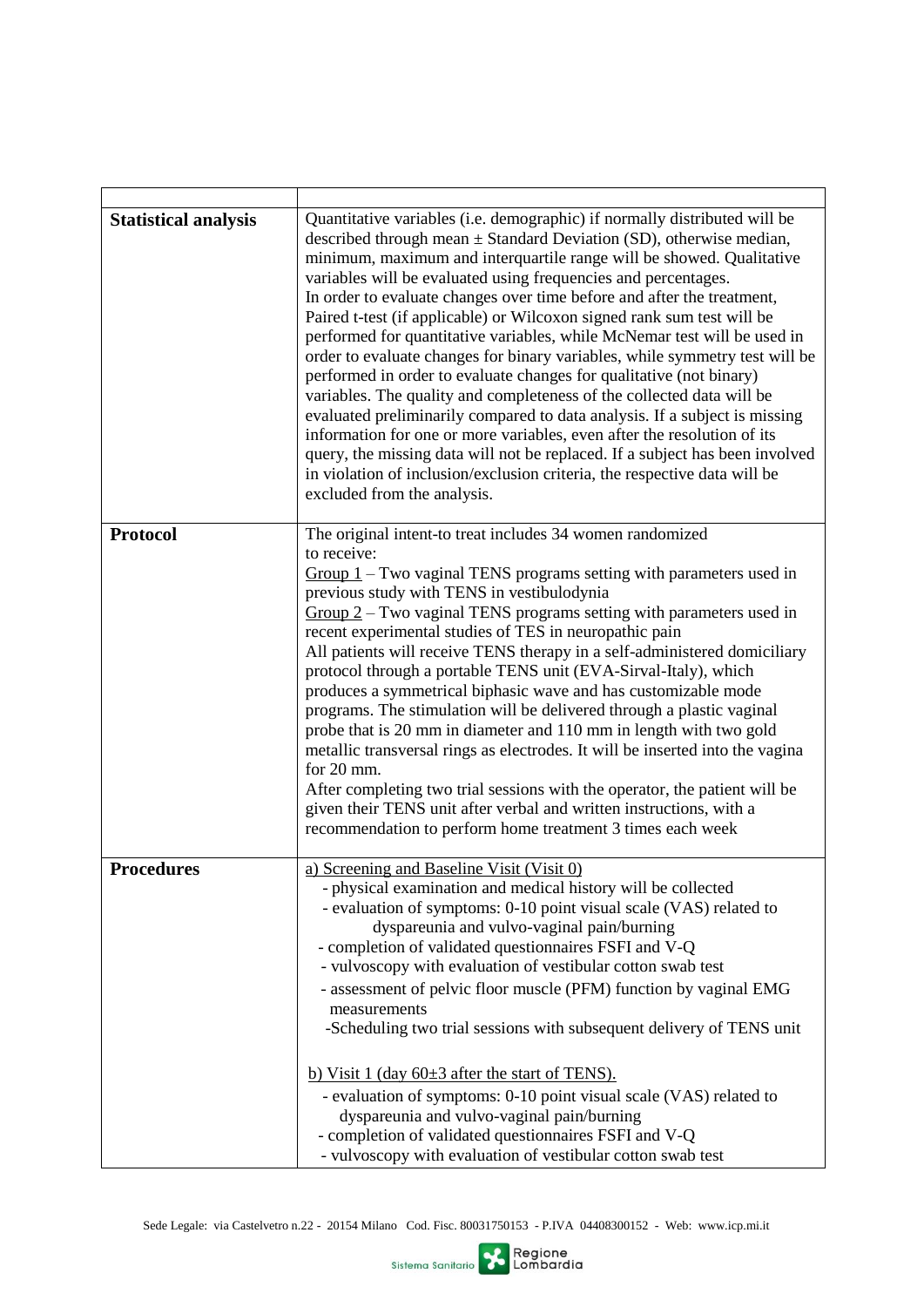| - assessment of pelvic floor muscle (PFM) function by vaginal EMG<br>measurements<br>-assessment of adverse effects                                                                                                                                                                                                                                                                                                     |
|-------------------------------------------------------------------------------------------------------------------------------------------------------------------------------------------------------------------------------------------------------------------------------------------------------------------------------------------------------------------------------------------------------------------------|
| c) Visit 2 (day $120\pm 3$ after the start of TENS).<br>- evaluation of symptoms: 0-10 point visual scale (VAS) related to<br>dyspareunia and vulvo-vaginal pain/burning<br>- completion of validated questionnaires FSFI and V-Q<br>- vulvoscopy with evaluation of vestibular cotton swab test<br>- assessment of pelvic floor muscle (PFM) function by vaginal EMG<br>measurements<br>-assessment of adverse effects |

-Appendix 1: see enclosed paper for validated questionnaires FSFI and V-Q

# -Appendix 2: assessment of pelvic floor muscle (PFM) function by vaginal EMG measurements

PFM activity at rest was measured as the mean muscle tone value at rest after six maximum contractions separated by a rest period of at least 12 seconds, while the PFM peak activity was calculated as the mean of six maximum voluntary contractions separated by a rest period of at least 12 seconds. The assessments also included the PFM strength that was obtained by subtracting the maximal value from resting values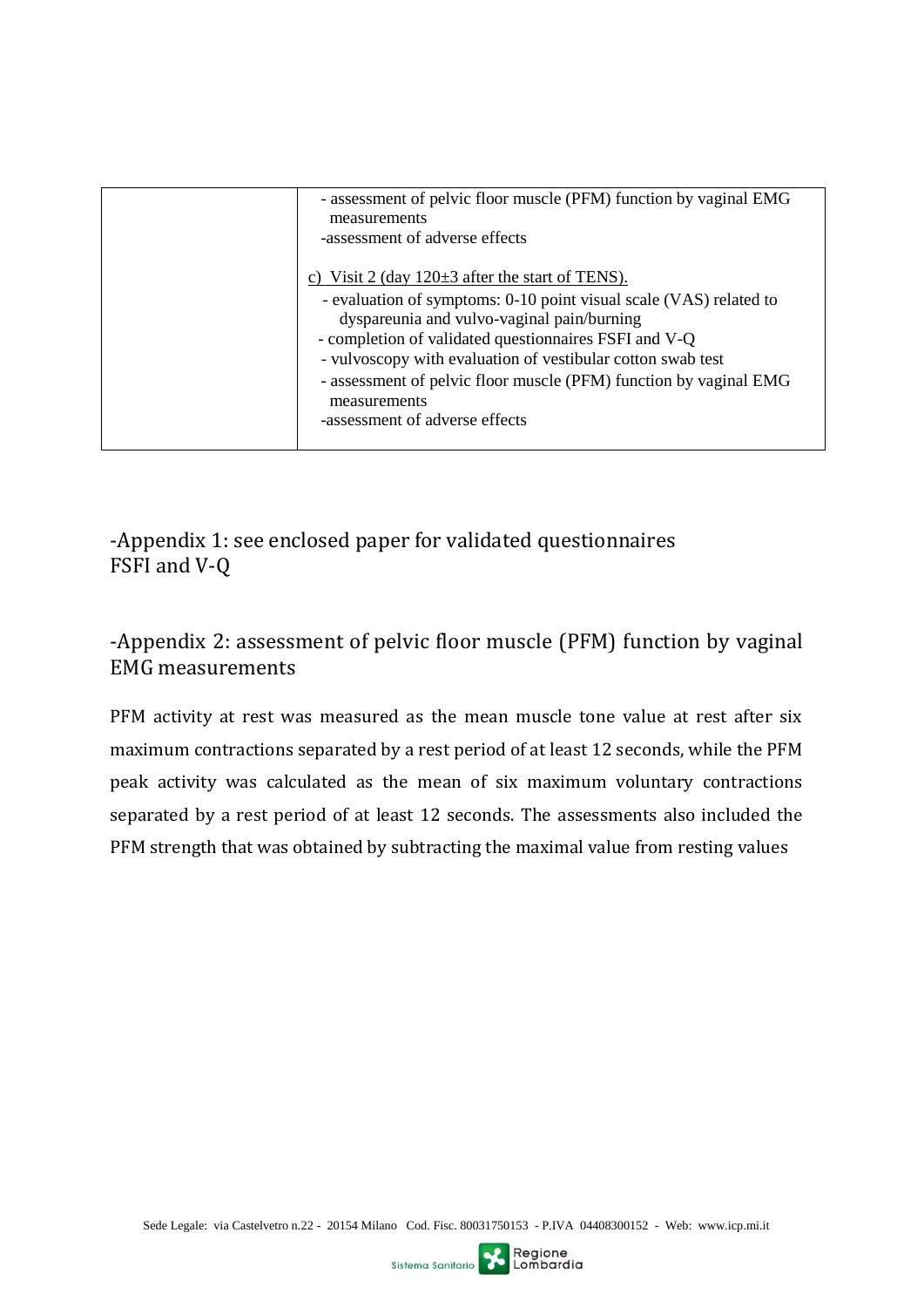**Appendix 1: pain scale for vestibular and vaginal swab test**

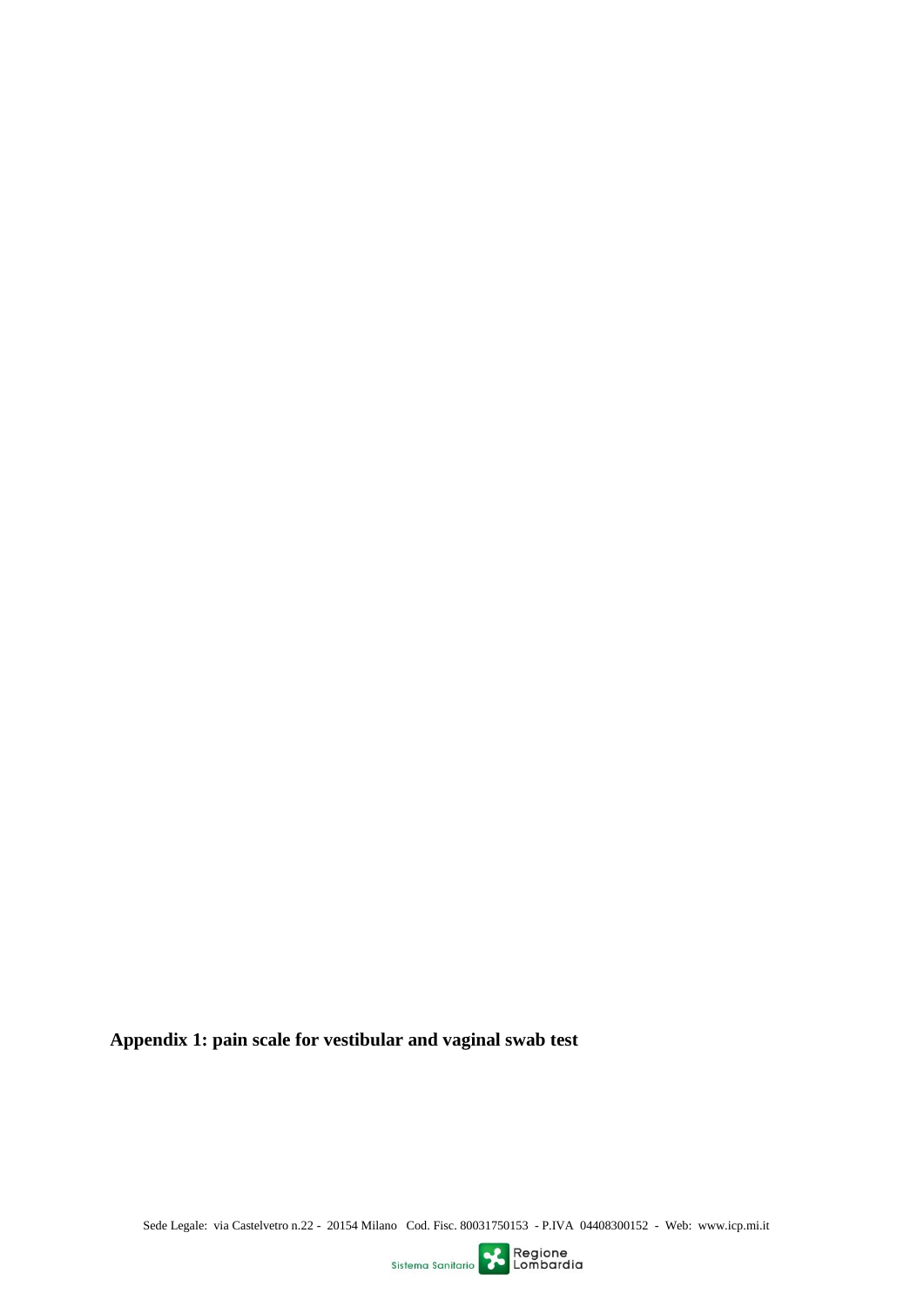

**Appendix 2: vestibular and vaginal trophism**